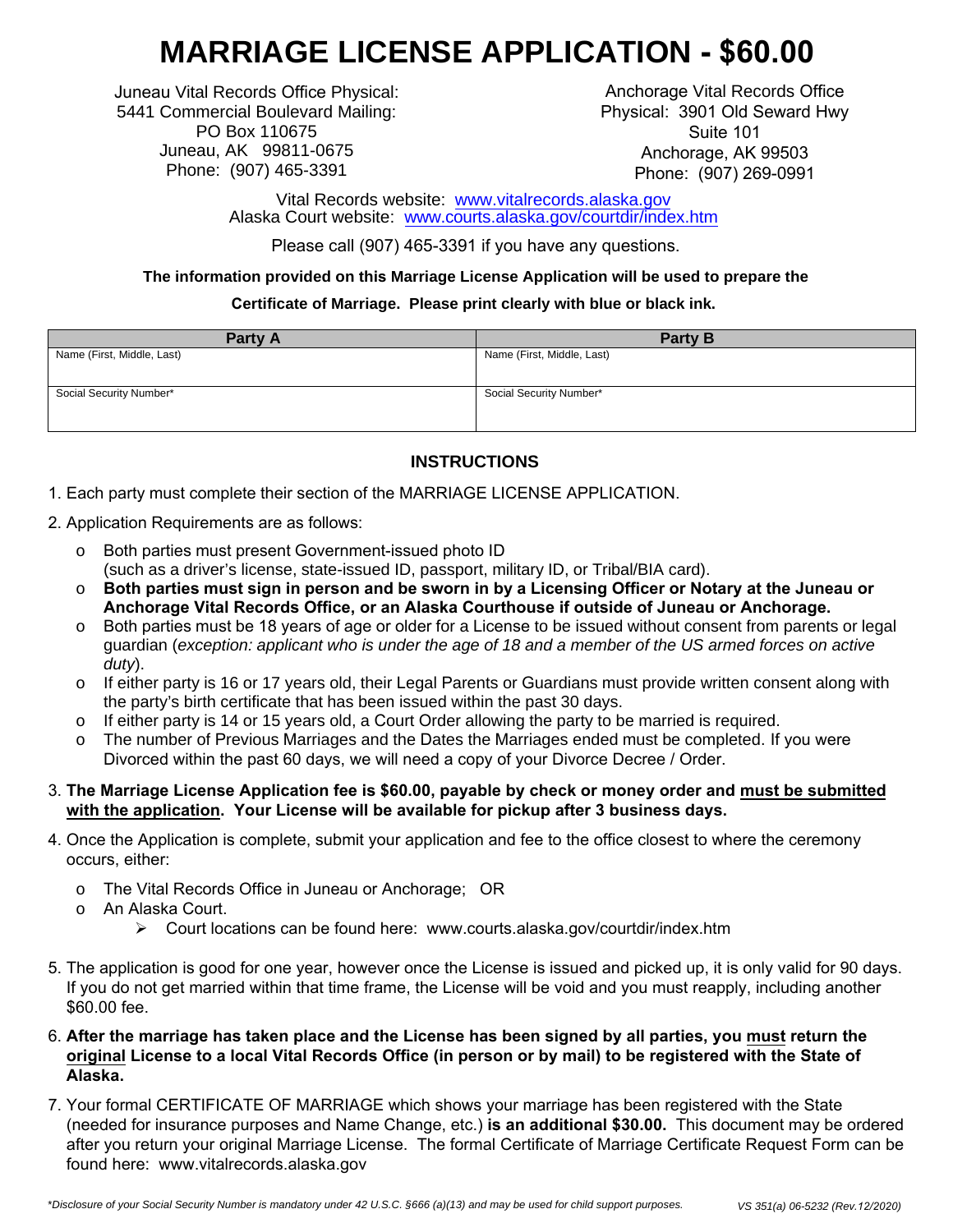# **MARRIAGE LICENSE APPLICATION**

ALASKA DEPARTMENT OF HEALTH AND SOCIAL SERVICES HEALTH ANALYTICS & VITAL RECORDS SECTION P.O. BOX 110675 JUNEAU, AK 99811-0675

| FOR OFFICE USE ONLY     |  |
|-------------------------|--|
| <b>Application Date</b> |  |

Marriage License Number

Date Issued

| <b>PARTY A</b><br><b>Check Preferred Term:</b><br><b>Bride</b><br>Groom                                             | <b>PARTY B</b><br><b>Check Preferred Term:</b><br><b>Bride</b><br>Spouse<br>Groom<br>Spouse                                                      |
|---------------------------------------------------------------------------------------------------------------------|--------------------------------------------------------------------------------------------------------------------------------------------------|
| Current Name (First, Middle, Last)                                                                                  | Current Name (First, Middle, Last)                                                                                                               |
| ast Name as Listed on Your Birth Certificate                                                                        | ast Name as Listed on Your Birth Certificate                                                                                                     |
| Current Street Address or PO Box                                                                                    | <b>Current Street Address or PO Box</b>                                                                                                          |
| City / Town<br>State / Country                                                                                      | City / Town<br>Zip Code<br>State / Country<br>Zip Code                                                                                           |
| Telephone Number (area code + number: xxx-xxx-xxxx)                                                                 | Telephone Number (area code + number: xxx-xxx-xxxx)                                                                                              |
| Date of Birth                                                                                                       | Date of Birth                                                                                                                                    |
|                                                                                                                     |                                                                                                                                                  |
| Place of Birth (City, State, and/or Country)                                                                        | Place of Birth (City, State, and/or Country)                                                                                                     |
| Is there any blood relationship between you and the other Party? *                                                  | Is there any blood relationship between you and the other Party? *                                                                               |
| $\Box$ Yes<br>$\square$ No                                                                                          | $\Box$ Yes<br>$\square$ No                                                                                                                       |
| Is there any legal reason why this marriage should not be<br>solemnized?                                            | Is there any legal reason why this marriage should not be<br>solemnized?                                                                         |
| $\square$ No<br>$\square$ Yes                                                                                       | $\square$ No<br>$\Box$ Yes<br>* Alaska law prohibits marriages between two people more closely related than first cousins. [See AS 25.05.021(2)] |
| Signature <u>s</u> o                                                                                                |                                                                                                                                                  |
| I do solemnly swear that the information given above is<br>true and correct to the best of my knowledge and belief. | I do solemnly swear that the information given above is<br>true and correct to the best of my knowledge and belief.                              |
| Important: Do not sign until you are sworn in.                                                                      | Important: Do not sign until you are sworn in.                                                                                                   |
|                                                                                                                     |                                                                                                                                                  |
| Subscribed and sworn to before me on:                                                                               | Subscribed and sworn to before me on:                                                                                                            |
| 20                                                                                                                  | 20                                                                                                                                               |
| Month<br>Day<br>Year                                                                                                | Month<br>Day<br>Year                                                                                                                             |

\_\_\_\_\_\_\_\_\_\_\_\_\_\_\_\_\_\_\_\_\_\_\_\_\_\_\_\_\_\_\_\_\_\_\_\_\_\_\_\_ Signature, Title, and seal \_\_\_\_\_\_\_\_\_\_\_\_\_\_\_\_\_\_\_\_\_\_\_\_\_\_\_\_\_\_\_\_\_\_\_\_\_\_\_\_ Signature, Title, and seal Consent given (only *necessary if under age 18*): Yes, attached Consent given (only *necessary if under age 18*): Yes, attached **PARTY A PARTY B** Number of this marriage (first, second, etc.): If previously married, last marriage ended by: Death Divorce Dissolution Annulment Number of this marriage (first, second, etc.): If previously married, last marriage ended by: Death Divorce Dissolution Annulment Consent *(Attached)*